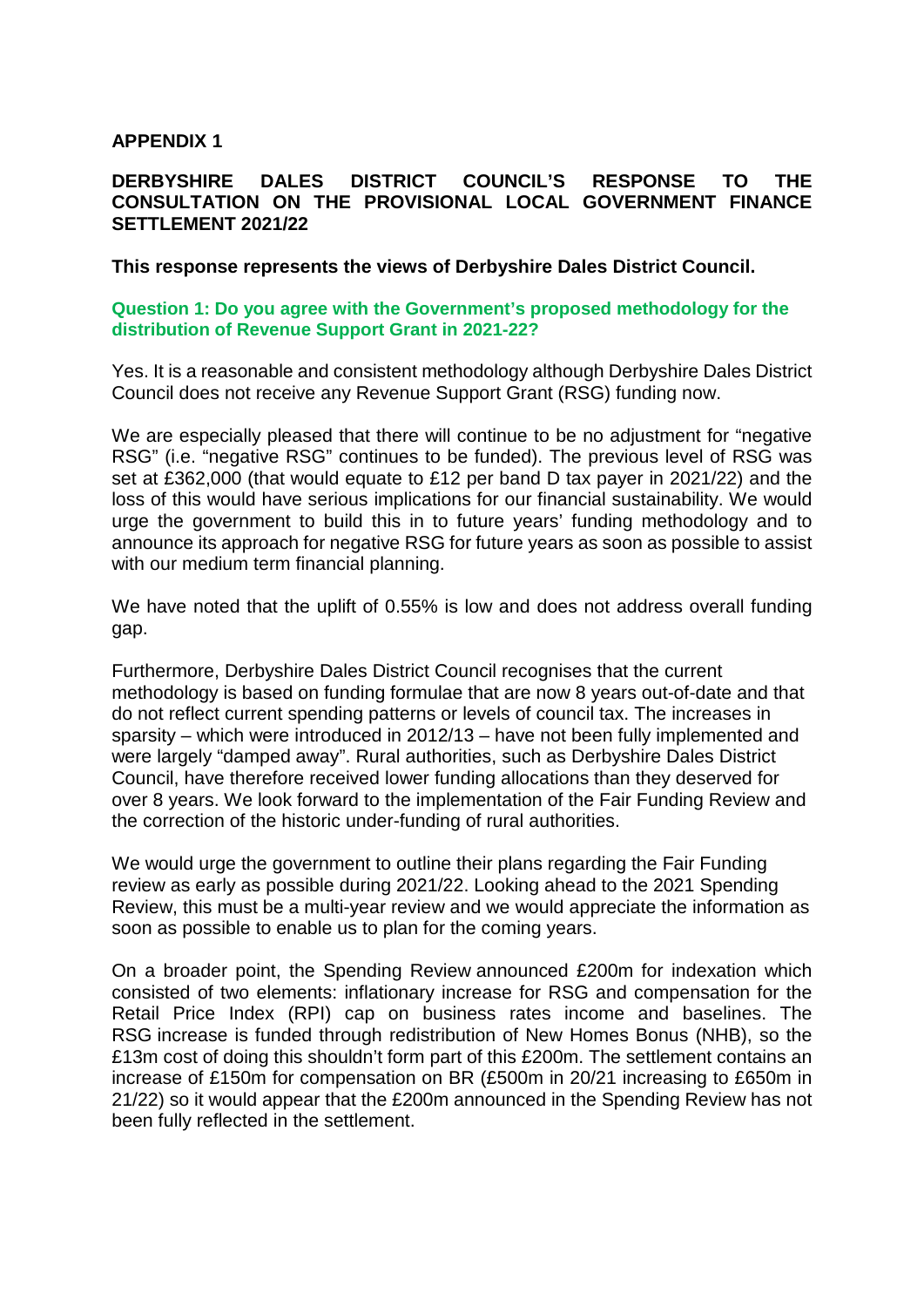#### **Question 2: Do you agree with the proposed package of council tax referendum principles for 2021-22?**

Partly.

While Derbyshire Dales District Council supports the proposals to give greater scope to shire districts to increase council tax in 2021/22 by the higher of 2% or £5 (which means £5 for us and helps us to cope with financial pressures and to close the funding gap for 2021/22), we note that the Government policy on council tax is inconsistent. Different classes of local authority are treated differently and have different referendum limits. Shire districts are disadvantaged in relation to the 2% cap on council tax compared to unitary authorities and county councils. Both unitary and county councils can generate an additional 3% for social care whilst districts do not have the same opportunity to raise any additional precept to fund their vital welfare, housing and leisure roles which contributes to the wider public health and preventative agenda. Police and Crime Commissioners can increase their precept by up to £15, representing an average precept increase of 6.84% for next year.

We are also concerned that the burden of funding local services is being placed largely on local taxpayers with central government providing very little additional funding. We estimate that in 2021/22 the local taxpayer in Derbyshire Dales will be funding 71% of our spending, a significant increase on the 58% share in 2013/14.

## **Question 3: Do you agree with the Government's proposals for the Social Care Grant in 2021-22?**

Yes. Derbyshire Dales District Council supports this funding but would urge the government to consider a more sustainable funding framework for social care as part of the next Spending Review.

We would also call on the government to provide new funding to the sector for social care rather than recycling £150m of the £278m New Homes Bonus surplus for this purpose, which in previous years has been returned to the sector through the Start-Up Funding Assessment.

## **Question 4: Do you agree with the Government's proposals for the Improved Better Care Fund (IBCF) in 2021-22?**

Yes. The methodology in unchanged and so consistent with previous years.

We would continue to call for the Disabled Facilities Grant funding to revert to being paid directly to district councils as there seems no rationale for the current arrangements.

**Question 5: Do you agree with the Government's proposals for New Homes Bonus in 2021-22?**

Partly.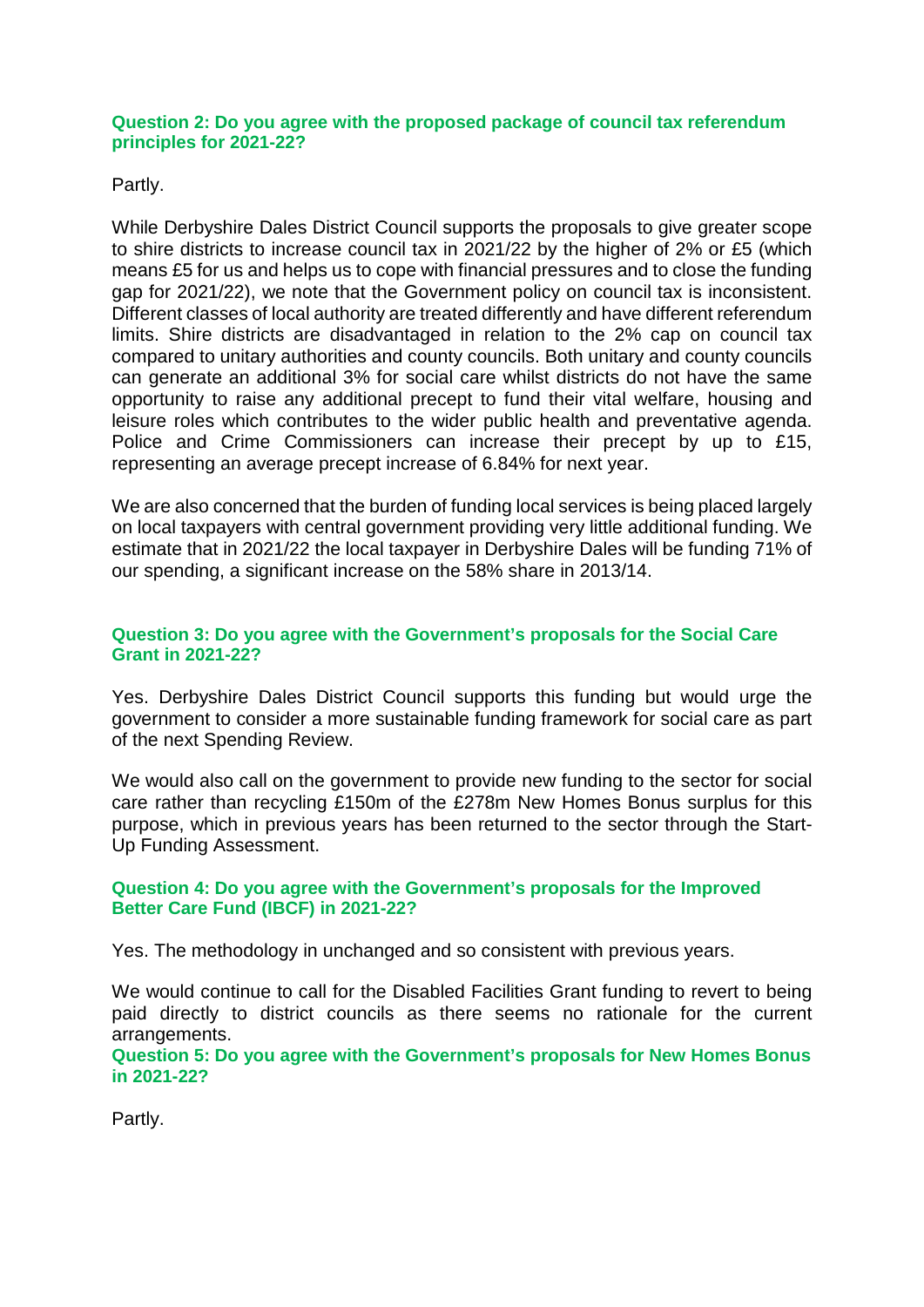New Homes Bonus (NHB) is a critical funding source for district councils and whilst we welcome another round of allocations for 2021/22 we do not agree with the way that the surplus has been used.

NHB has been part-funded by a top-slice from Revenue Support Grant (since 2013/14), and it has always been intended that any unused amounts will be returned pro rata to the original top-slice. However, the £278m surplus on the scheme for 2021/22, is proposed to fund new and increased grants including:

- the uprating of RSG,
- the new Lower Tier Services Grant.
- the increase in the Rural Services Delivery Grant and
- a contribution to the Social Care grant.

We are supportive of a proportion of the surplus being distributed to support district councils to ensure that they do not see a reduction in the core spending power as the New Homes Bonus scheme is withdrawn, but we do not agree with the significant proportion of the surplus being used to fund rural services and social care pressures. There is no clear rationale for funding these pressures from New Homes Bonus funding and instead new funding should have been directed to these areas.

We note the government's intention to consult on fundamental reform to the NHB scheme during 2021. The £398,000 allocated to DDDC in 2021/22 equates to £13.28 per band D tax payer, so the loss of this source of funding in future years could have a significant impact on our financial sustainability (as we cannot increase our council tax by an amount that would offset this loss). We would also like to point out that both the uncertainty and year-on-year reductions (we received £233,000 less in 2021/22 than in 2020/21) make financial planning very difficult. We are pleased that the government plans to consult on options to replace NHB and would urge the government to issue this consultation in the first quarter of the year so that district councils can adequately plan and manage the impact of any changes on their Medium Term Financial Plans.

### **Question 6: Do you agree with the Government's proposal for a new Lower Tier Services Grant, with a minimum funding floor so that no authority sees an annual reduction in Core Spending Power?**

Yes, we are supportive of this grant as it ensures that core spending power does not reduce in cash terms. We request that it is built into funding baselines for future years. Whilst the additional funding is welcome for 2021/22, one-off funding is not helpful for longer term planning.

## **Question 7: Do you agree with the Government's proposals for Rural Services Delivery Grant in 2021-22?**

Yes.

Derbyshire Dales District Council welcomes the increased funding as it demonstrates financial support for the specific needs of rural authorities. However, we are of the view that new funding should have been identified for this rather than recycling the